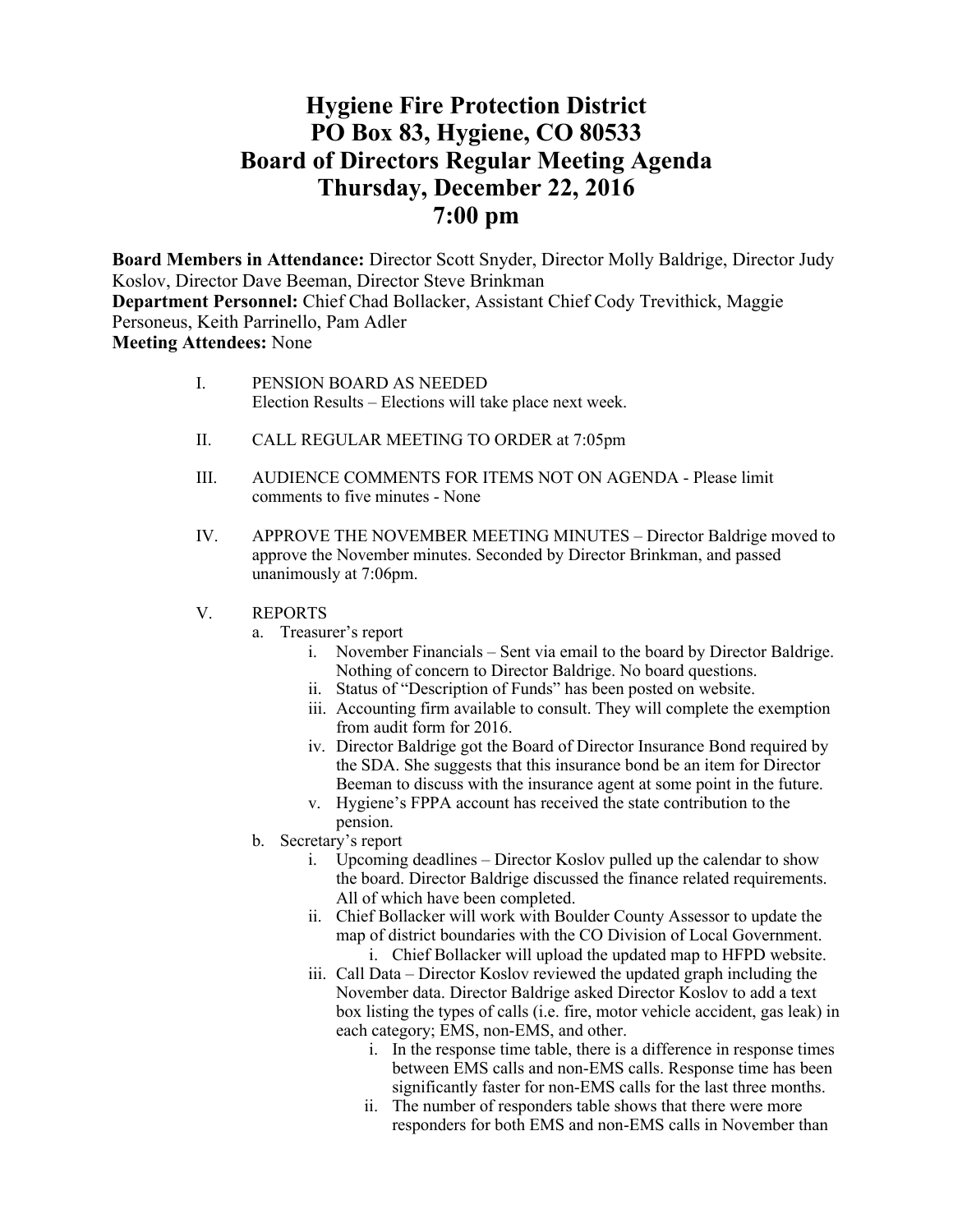October. We met the goal of two responders to EMS calls but did not for non-EMS calls in November.

- iii. Chief Bollacker will send Director Koslov data on how long each call takes from station to call location starting now.
- VI. Chiefs Report
	- a. Ambulance Service Update Chief Bollacker emailed the board an update via email. There are still further options to explore with AMR who has renewed their contract with Boulder County.
		- i. Director Baldrige asked if the department should consider equipping a vehicle with some ALS equipment. Chief Bollacker explained that he is discussing this option with the physician advisor.
		- ii. Discussion of reporting change highlighting BLS versus ALS calls to determine the need for additional ALS equipment.
			- 1. Chief Bollacker is looking for grants to fund ALS equipment.
	- b. The department has a signed contract with a new physician advisor Dr. Caleb Hernandez. He is located out of Northern Colorado Medical Center.
	- c. Auto/Mutual Aid Update Chief Bollacker uploaded a map to box.com showing auto/mutual aid areas.
	- d. Marijuana Grow Facility The facility will not be opening because they have been denied a hydrant water tap to comply with fire code.
	- e. Staffing
		- i. Five new individuals/volunteers have been sworn in.
			- 1. Two are currently EMTs.
			- 2. Training has started.
			- 3. Two more will be sworn in Monday evening.
			- 4. Two are interested in shift coverage.
		- ii. There are currently 30 members.
		- iii. Most were referred to HFPD by word-of-mouth.
	- f. QRV vehicles Have been ordered and under budget at approximately \$88,000 total for two vehicles.
		- i. This cost includes; vehicle, radio, lighting, striping, and medical equipment transferred from vehicle 21.
	- g. Brush truck Ford hasn't delivered the truck yet. May be ready to inspect in March. Anticipated to be finished the beginning of April.
	- h. The department Christmas party went well.
	- i. Assistant Chief Trevithick has returned to his normal duties.
- VII. OLD BUSINESS
	- a. Shift Incentive Program (SIP) Discussion of the written agreement that Chief Bollacker created. Director Brinkman asked that a sentence or two be added explaining that any violation of the agreement could make that member ineligible to participate in the SIP.
		- i. Members will clock/log in and out on the responding system.
		- ii. Director Koslov moved to formally begin the SIP program effective January 1<sup>st</sup>, 2017. Director Baldrige seconded, passed unanimously at 8:34pm.
		- iii. All members in the SIP will be paid as contract employees and Chief Bollacker will have them fill out 1099 forms.
		- iv. Chief Bollacker plans to do an initial review of the program in April 2017.
	- b. Resolutions All resolutions have been reviewed and approved by the attorney. The Board reviewed three resolutions before voting.
		- i. Resolution #2016-005 to Execute Lease Purchase Agreement Director Brinkman moved to approve, seconded by Director Koslov, and passed unanimously at 8:38pm.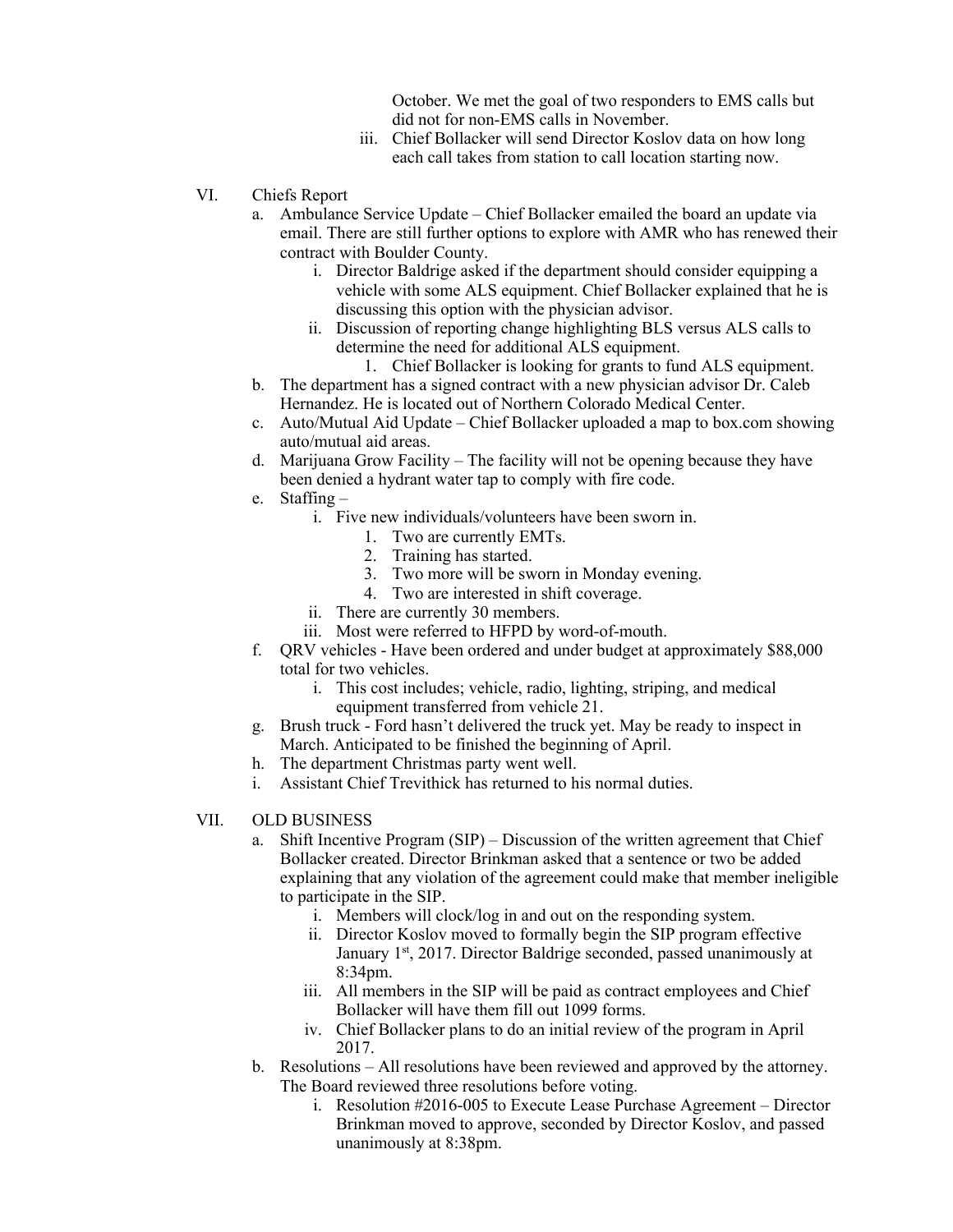- ii. Resolution #2016-006 Combined-Adopt 2017 budget and Appropriate Funds for FY 2017 – Director Brinkman moved to approve, seconded by Director Beeman, and passed unanimously at 8:58pm.
	- 1. Discussion of the 2017 general fund budget. Discussion of setting aside approximately \$5,000 out of the contingency fund to hire an accountant.
- iii. Resolution #2016-007 Resolution to Set Mill Levies Director Brinkman moved to certify the Mill Levies, seconded by Director Baldrige, and passed unanimously at 8:59pm.
- VIII. NEW BUSINESS
	- a. Website, Assistance to Manage One of the new volunteers is willing to help. Chief Bollacker asked that this volunteer wait until his training is complete.
	- b. Chief Bollacker asked the board if the "Financial" tab on the website needs some updating.
	- c. Director Baldrige would like discussion of goals to be added to the January agenda.
- IX. DEEP DIVE
	- a. BOX for the tech challenged Discussion of the box.com accounts and how to get set up and invite collaborators to folders.
	- b. Chief Bollacker would like the membership policy manual added to the Deep Dive for January but Director Baldrige asked that this be handled outside of a BOD meeting. Chief Bollacker will email it to the board and once a final draft is completed, it can also be sent to the attorney for final approval.

ADJOURNMENT – Director Koslov moved to adjourn, seconded by Director Brinkman, and passed unanimously at 9:24pm.

In January the BOD meeting will move back to the 2<sup>nd</sup> Wednesday (1/11/17) at 7:00 PM.